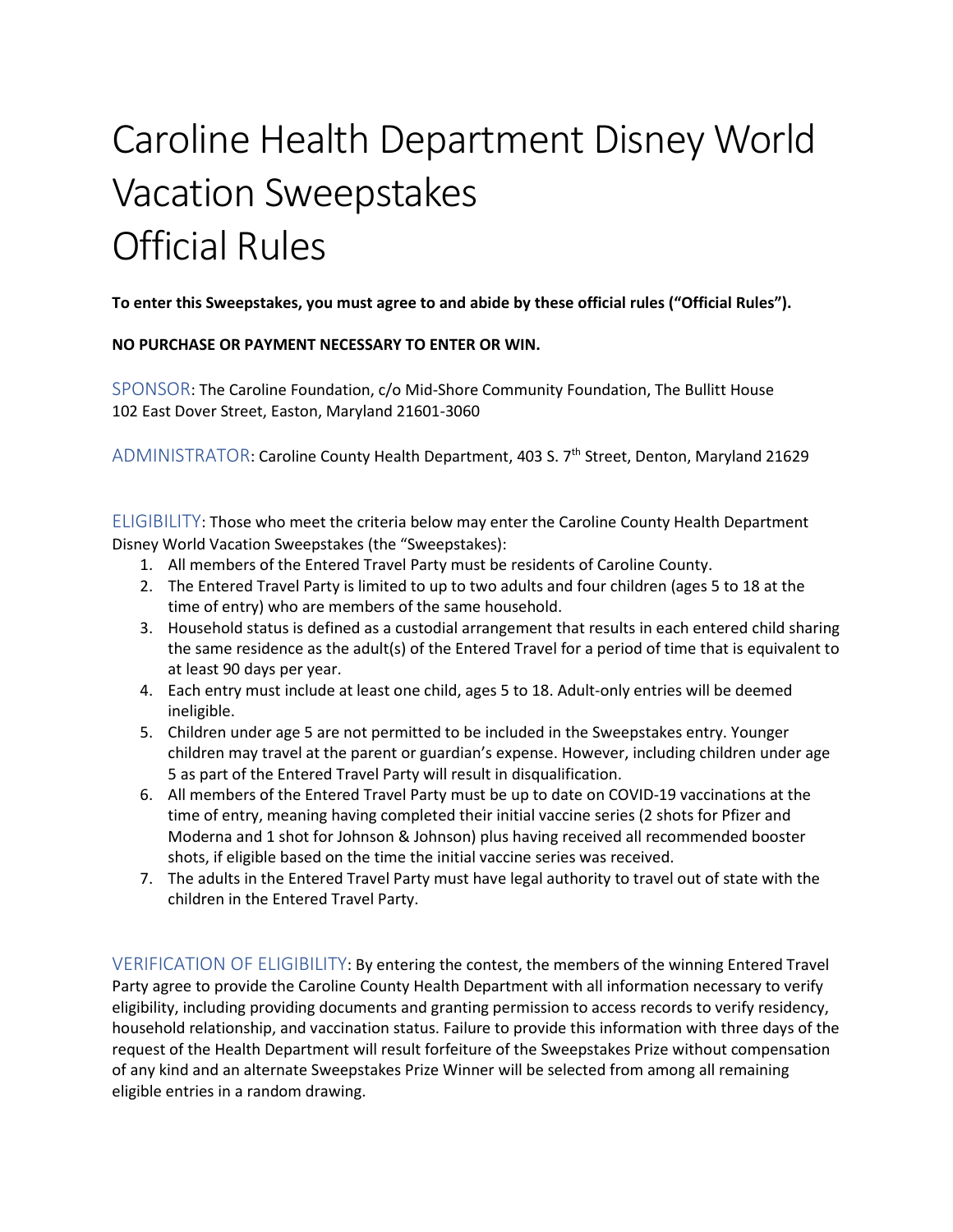SWEEPSTAKES ENTRY: The Sweepstakes will begin at 8:00 AM Eastern Time on April 20, 2022 and ends at 11:59 PM Eastern Time on November 13, 2022 (the "Sweepstakes Period"). The Administrator's computer is the official time-keeping device for the Sweepstakes.

You must enter online at the Caroline County COVID-19 website. Visi[t www.carolinecovid19.org/disney](http://www.carolinecovid19.org/disney)  and select the "Enter" button. You must check a box agreeing to these Official Rules. If this box is not checked, you will not be able to complete the entry procedure or enter the Sweepstakes. Then complete the entry form, providing all required information. No individuals who are not entered in the original Entered Travel Party are eligible for the Sweepstakes Prize. All entries must be received by 11:59 PM Easter on November 13, 2022.

Limit of one (1) entry per household. Duplicate entries will be deleted.

By entering this Sweepstakes, entrants agree to these Official Rules and the decisions of the Administrator and Sponsor, which are binding and final in all matters relating to this Sweepstakes.

RANDOM DRAWING/SELECTION OF WINNER/ODDS: Potential winners (each a "Winner", and collectively "Winners") will be selected from among all eligible entries received in a random drawing conducted by the Administrator at its office in Denton, Maryland. The drawing will take place on or about November 16, 2022. The drawing will be conducted by Administrator whose decisions are final and binding on all matters related to the Sweepstakes. Sweepstakes is available to those who meet the ELIGIBILITY CRITERIA. Odds of winning depend on the total number of eligible entries received during the Sweepstakes Period.

## PRIZES/APPROXIMATE RETAIL VALUES:

ONE (1) SWEEPSTAKES PRIZE ("Sweepstakes Prize"): One Sweepstakes Prize Winner will receive a 5 day/6-night vacation ("Vacation") for the Sweepstakes Prize Winner and up to two (2) adult and four (4) age-eligible child guests (collectively, "Travel Party") to Walt Disney World® Resort near Orlando, Florida ("Resort"). Vacation consists of: roundtrip coach air transportation for the Travel Party from a major commercial airport near Sweepstakes Prize Winner's legal residence (as selected by Administrator) ("Airport of Origin") to the Orlando International Airport (with possible layovers); round trip ground transfer between the Travel Party's home and the Airport of Origin and between Orlando International Airport and Resort; room accommodations appropriate for the size of the Travel Party for six (6) consecutive nights at a Resort hotel selected by Administrator in its sole discretion; up to six (6) 5-Day Resort theme park tickets with Park Hopper® Option and Genie+®; one (1) Disney Gift Card with a value of \$1,500.00 USD for the Sweepstakes Prize Winner only (subject to restrictions); a Disney Gift Card with a value of \$50 each eligible child in the Travel Party (limit of four (4)); and one (1) Memory Maker product which includes digital downloads of Disney PhotoPass® photos during the Vacation at select attractions (terms and conditions apply). See below for additional restrictions regarding the Vacation. Approximate retail value ("ARV") of Sweepstakes Prize: \$13,000 USD which may vary depending upon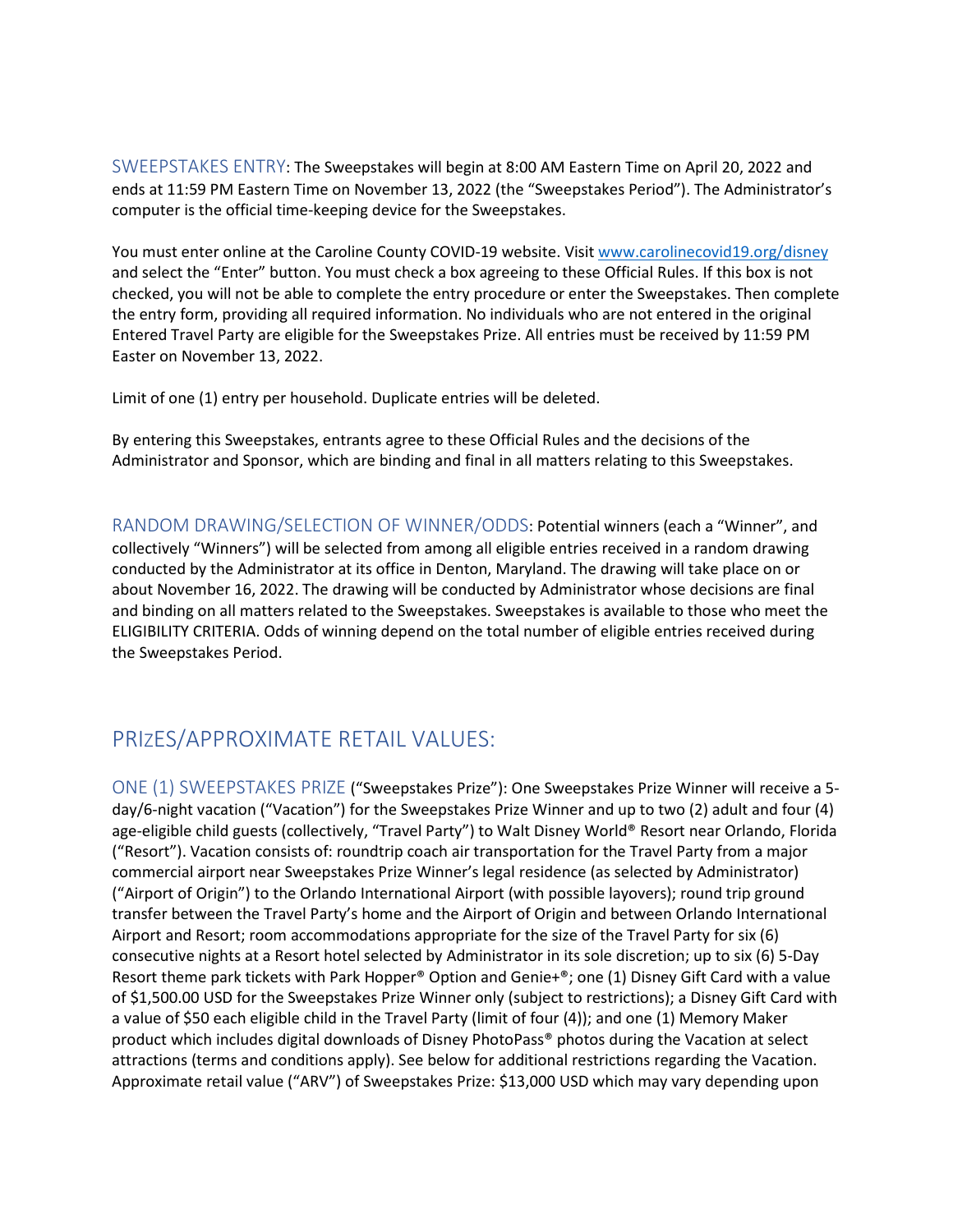size of Travel Party and pricing at the time of booking. The ARV for the Sweepstakes Prize is an estimate made before the Sweepstakes begins.

## MISCELLANEOUS PROVISIONS

Sweepstakes Prize Vacation must be taken between April 5, 2023 and April 11, 2023. If potential Sweepstakes Prize Winner is unavailable to travel during designated timeframe for any reason, the Sweepstakes Prize will be forfeited without compensation of any kind and an alternate Sweepstakes Prize Winner may be selected (time permitting) from among all remaining eligible entries in a random drawing.

Travel must be reserved through Administrator's agent, and Administrator shall determine airline and flight itinerary in its sole discretion.

All expenses not specifically mentioned herein are not included and are solely the Sweepstakes Prize Winner's responsibility, including but not limited to: alcoholic and non-alcoholic beverages, fax, food, gratuities and tips, insurance, laundry service, merchandise, parking, room service, service charges, excursions, souvenirs, spa services, telephone calls and taxes which are not expressly included in the Vacation.

Travel and lodging are subject to availability, certain restrictions, blockout dates and Administrator's approval as determined by Administrator in its sole discretion. Airline carrier and hotel regulations and conditions apply.

The actual value of the Sweepstakes Prize may vary depending on the size of the Travel Party, city of departure, date and times of travel, airfare fluctuations and Resort charges at the time of travel booking. Therefore, the actual value of the Sweepstakes Prize awarded may be lower or higher at the time it is fulfilled. If the actual value of the Sweepstakes Prize is less than the stated ARV, the difference will not be awarded. Any depiction of the Sweepstakes Prize is for illustrative purposes only.

Sweepstakes Sponsor and Administrator will not replace any lost, mutilated or stolen tickets, travel vouchers, gift cards or certificates.

Sweepstakes Prize elements may not be separated. Airline tickets issued in conjunction with the Sweepstakes Prize are not eligible for frequent flyer miles, and no code share flights may be used. No one-way trips or upgrades allowed. Unless otherwise necessitated by Administrator, no stopovers are permitted on tickets issued as the Sweepstakes Prize; if a stopover otherwise occurs, the Sweepstakes Prize will terminate and full fare will be charged from the stopover point for the remaining trip segment(s), including the return.

Once hotel accommodations and flight arrangements have been confirmed, no changes will be allowed except by Administrator.

Sweepstakes Prize Winner is solely responsible for any and all baggage charges, taxes and any other charges incurred after or in connection with the issuance of airline tickets.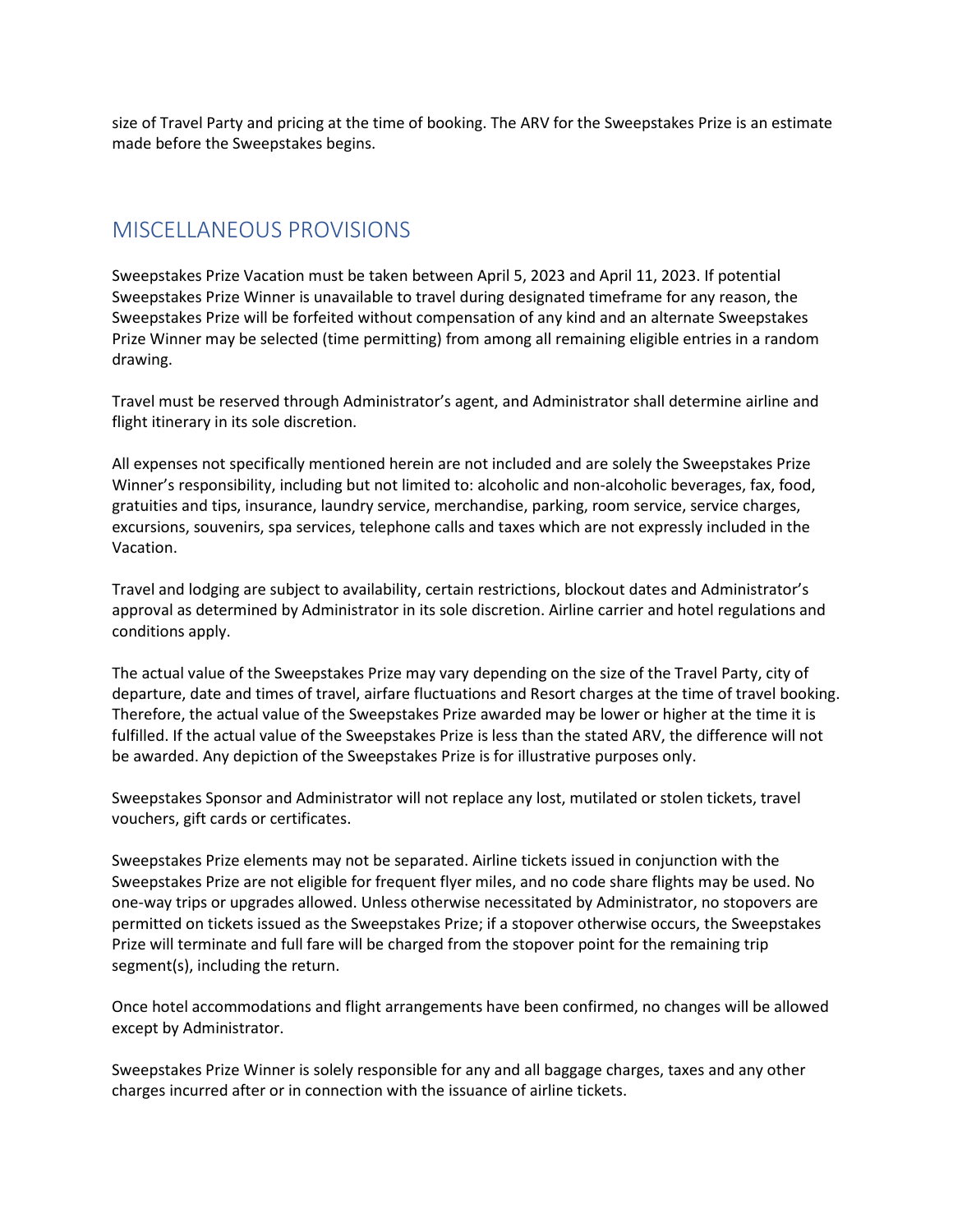Sweepstakes Sponsor and Administrator are not liable for any expenses incurred as a consequence of flight cancellation/delay.

Sweepstakes Prize cannot be used in conjunction with any other promotion or offer, and any unused element of the Sweepstakes Prize will be forfeited.

Air transportation, ground transfers, and accommodations must be taken together and cannot be taken separately. No changes will be made to travel details once any element(s) of the travel arrangements have been booked except at Administrator's sole discretion. Sweepstakes Prize travel is subject to capacity controls, availability and certain other restrictions, all of which are subject to change. Airfare may not include government taxes, Passenger Facility Charge or September 11th Security Fee. Other travel restrictions and blackout dates may apply. All airline tickets are subject to the vagaries of flight variation, work stoppages, and schedule or route changes. Administrator reserves the right to structure travel routes in its sole discretion. The roundtrip air transportation element for any travel prize begins and ends at the point of departure. Other hotel fees are not included and if applicable may be payable at the time of check-out by the Sweepstakes Prize Winner/guest(s). Sweepstakes Prize Winner acknowledges and agrees to be solely responsible for any actions, claims or liabilities of any member of the Travel Party.

Travel Party must travel together on the Vacation and must travel from the major airport closest to the Sweepstakes Prize Winner's residence, as determined by Administrator, in its sole discretion.

Guest(s) (if a minor in his/her jurisdiction of residence, his/her parent or legal guardian) must sign a Release and Indemnification and a Publicity Release (where allowed by law), prior to issuance of travel documents.

If any guest is a minor, the Sweepstakes Prize Winner or one of the Sweepstakes Prize Winner's other allotted guests in the Travel Party must be such minor's parent or legal guardian.

If Sweepstakes Prize Winner elects to travel or partake in the Sweepstakes Prize Vacation with fewer than six (6) guests, the Vacation will be awarded in increments suitable for the actual number in the Travel Party and no additional compensation will be awarded.

Members of the Travel Party are solely responsible for obtaining any and all necessary travel documents (valid photo I.D., passport, visa, credit card, etc.) before departure. Photo identification and credit card or cash deposit may be required at check-in for incidental charges (e.g., room service, use of telephone/IT services, laundry and all other optional extra services not provided in the Sweepstakes Prize).

Certain restrictions, as determined by Administrator, may apply. Administrator will attempt to accommodate Sweepstakes Prize Winner's preferred itinerary, but all specifics thereof will be at Administrator's discretion.

If Sweepstakes Prize Winner and guest(s) cannot comply with these restrictions or any other portion of these Official Rules, the Sweepstakes Prize will be forfeited in its entirety and an alternate Sweepstakes Prize Winner will be chosen from among all eligible entries (time permitting).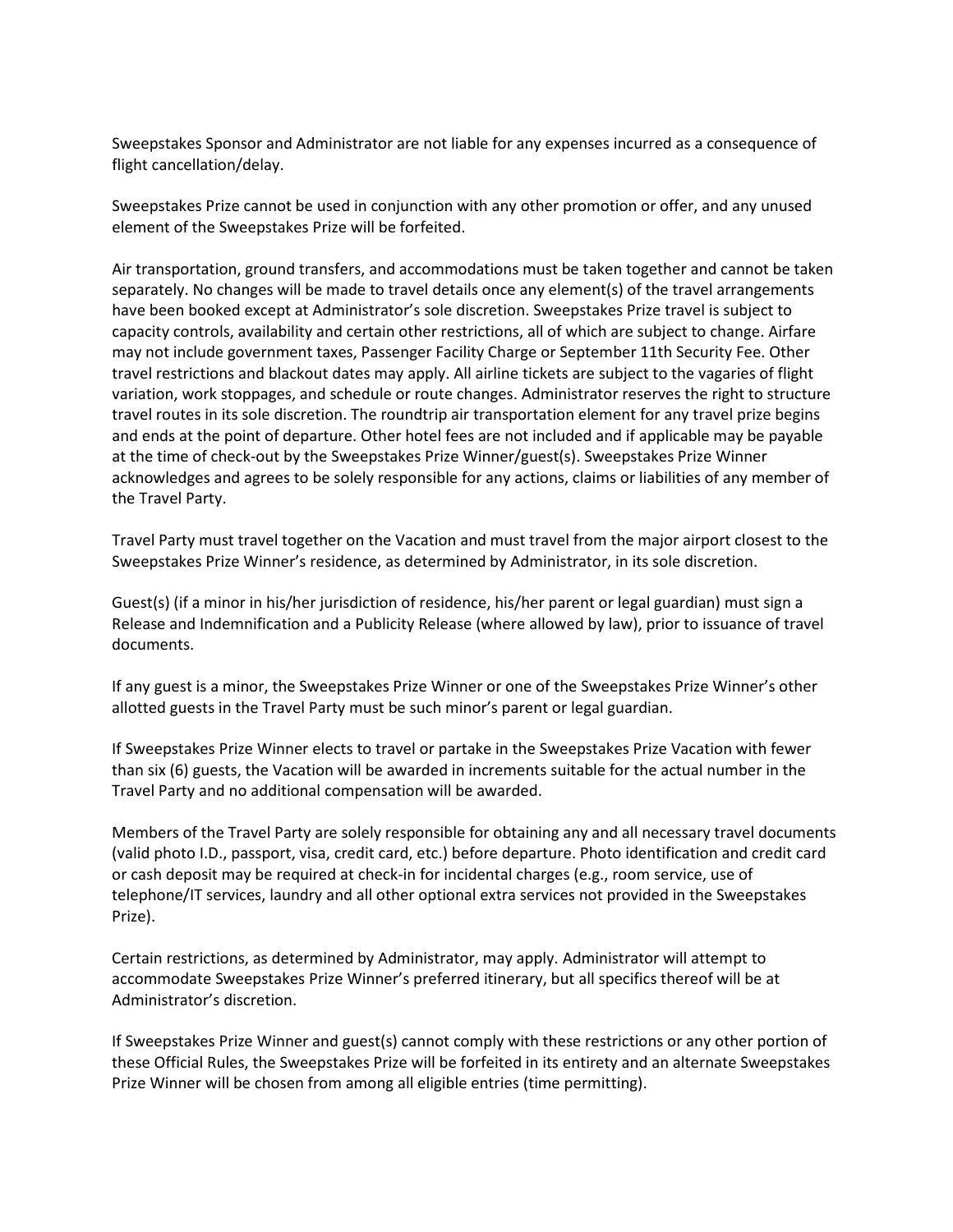Flight details are subject to availability and airline carrier's regulations and conditions apply. The hotel accommodations and airline tickets will be determined at the sole discretion of Administrator. If any portion of the Sweepstakes Prize is not available for any reason, then the Administrator reserves the right to substitute that portion of the Sweepstakes Prize with another prize of comparable or greater value. Administrator also reserves the right, in its sole discretion, to change the time period in which the Sweepstakes Prize must be taken.

Theme parks, attractions and other offerings are subject to availability, closures, change or cancellation without notice or liability. Park admission, offerings and ticket options are not guaranteed. Travel Party is responsible for booking any park admissions required during the Vacation. The Park Hopper® option allows guests to visit more than one park per day, with some restrictions. Learn more at https://disneyworld.disney.go.com/guest-services/park-hopper/.

The Resort has taken enhanced health and safety measures. An inherent risk of exposure to COVID-19 exists in any public place where people are present. Before visiting, each guest should visit https://disneyworld.disney.go.com/experience-updates/ to view important information about park reopening, reservations, limitations on benefits, features, experiences and offerings, new safety measures and other information.

Prizes are not redeemable for cash or transferable. No substitutions allowed, except as set forth in these Official Rules and at Administrator's sole discretion, a Prize of comparable or equal value will be provided. Prize elements may not be separated and tickets, vouchers and gift cards will not be replaced if lost or stolen, and Sponsor and Administrator disclaim any and all liability in conjunction therewith. Tickets and gift cards are subject to terms and conditions thereon.

In the event there is a discrepancy or inconsistency between disclosures or other statements contained in any Sweepstakes promotional materials and the terms and conditions of these Official Rules, these Official Rules shall prevail and govern.

WINNER NOTIFICATION: Potential Winners will be notified by email and phone on or about November 18, 2022 and may be required to complete, sign and return within three (3) business days of date on notification an Affidavit of Eligibility and Authorization to Access Records, Liability Release and Indemnification, a Publicity Release where allowed by law, as well as other documents that Administrator may require (collectively, "Prize Claim Documents").

Failure to respond to the initial notification within three (3) business days after notification, return of email notification as undeliverable after two (2) attempts, or failure to return the completed and signed Prize Claim Documents within the indicated time period will result in disqualification, prize forfeiture and selection of an alternate potential Prize Winner from among all remaining eligible entries received (time permitting).

CONDITIONS AND LIMITATIONS OF LIABILITY: By participating in this Sweepstakes, entrants agree to release and hold harmless the Sweepstakes Sponsor and Administrator, as well as each of their respective officers, directors, employees, agents and representatives and each of their respective successors, representatives and assigns, as well as Facebook, Inc. and Twitter, Inc. (collectively,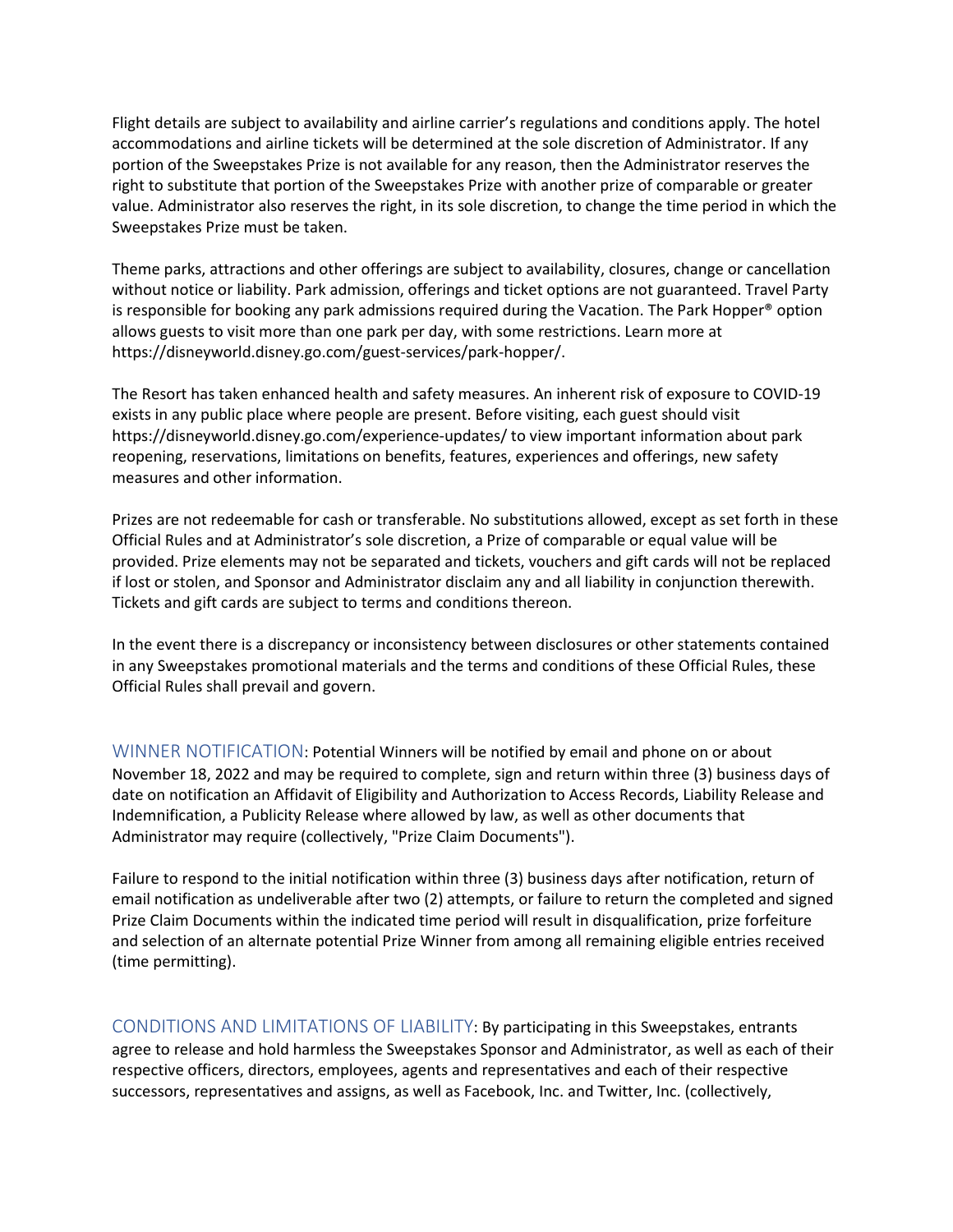"Released Parties") from any and all actions, claims, injury, loss or damage arising in any manner, directly or indirectly, from participation in this Sweepstakes or any Sweepstakes-related activity or travel, and/or acceptance, receipt, possession or use/misuse of the Prizes. By entering, entrants also authorize the Administrator and its designees to use their name, voice, likeness, photograph, Prize information (if applicable), biographical data and city and state/province of residence in programming, advertising and/or promotional material without compensation to the extent permitted by law. Administrator is not obligated to use any of the above-mentioned information or materials, but may do so and may edit such information or materials, at Administrator's sole discretion, without obligation or compensation. All federal, state and local laws and regulations apply. All entries become the property of the Administrator.

Administrator and its agencies are not responsible for failed, partial or garbled computer transmissions, or for technical failures of any kind affecting the Sweepstakes in any manner, including but not limited to electronic malfunction or damage of any network, hardware or software. If for any reason the Sweepstakes is not capable of running as planned, including, but not limited to, infection by computer virus, bugs, tampering, unauthorized intervention, fraud or technical failures beyond Administrator's control that corrupt or affect the administration, security, fairness, integrity or proper conduct of the Sweepstakes (including entries or otherwise), Administrator reserves the right, in its sole discretion, to disqualify any individual, whether or not the individual is a participant in the Sweepstakes, who tampers with the entry process, and to terminate, modify or suspend the Sweepstakes. In such event, Administrator reserves the right to conduct the Sweepstakes and award the Prizes by means of a random drawing from among all eligible entries received prior to and/or after (as appropriate) the action taken by Administrator or otherwise in a manner which is fair, appropriate and consistent with these Official Rules, as determined by Administrator in its sole discretion. Notice of termination/modification/suspension of Sweepstakes will be posted on the Website. No responsibility is assumed for any error, omission, interruption, deletion, defect, delay in operation or transmission, communications line failure, theft or loss, destruction or unauthorized access to, or alteration of, entries; or any problems or technical malfunctions of any telephone network or lines, computer online systems, servers, or providers, computer equipment, software, failure of any e-mail or electronic entry or participation to be received on account of technical problems or traffic congestion on the Internet or at any website/platform, or any combination thereof, including any injury or damage to any person's computer related to or resulting from participation in or downloading any materials from this Sweepstakes. Failure of Administrator or Administrator to enforce any provision of these Official Rules shall not constitute the waiver of such provision.

Persons entering the Sweepstakes further agree not to knowingly damage or cause interruption of the Sweepstakes and/or prevent others from participating in the Sweepstakes. *CAUTION: ANY ATTEMPT TO DAMAGE ANY ONLINE SERVICE, WEBSITE OR PLATFORM OR UNDERMINE THE LEGITIMATE OPERATION OF THE SWEEPSTAKES VIOLATES CRIMINAL OR CIVIL LAWS. IF SUCH AN ATTEMPT IS MADE, ADMINISTRATOR MAY DISQUALIFY ANY PERSON, WHETHER OR NOT THE INDIVIDUAL IS A PARTICIPANT IN THE SWEEPSTAKES, MAKING SUCH ATTEMPT AND SEEK DAMAGES TO THE FULLEST EXTENT OF THE LAW.*

*ADMINISTRATOR MAKES NO WARRANTY, REPRESENTATION, OR GUARANTEE, EXPRESS OR IMPLIED, IN*  FACT OR IN LAW, RELATIVE TO THE USE OF THE PRIZES, INCLUDING, WITHOUT LIMITATION, THEIR *QUALITY, MERCHANTABILITY OR FITNESS FOR A PARTICULAR PURPOSE.*